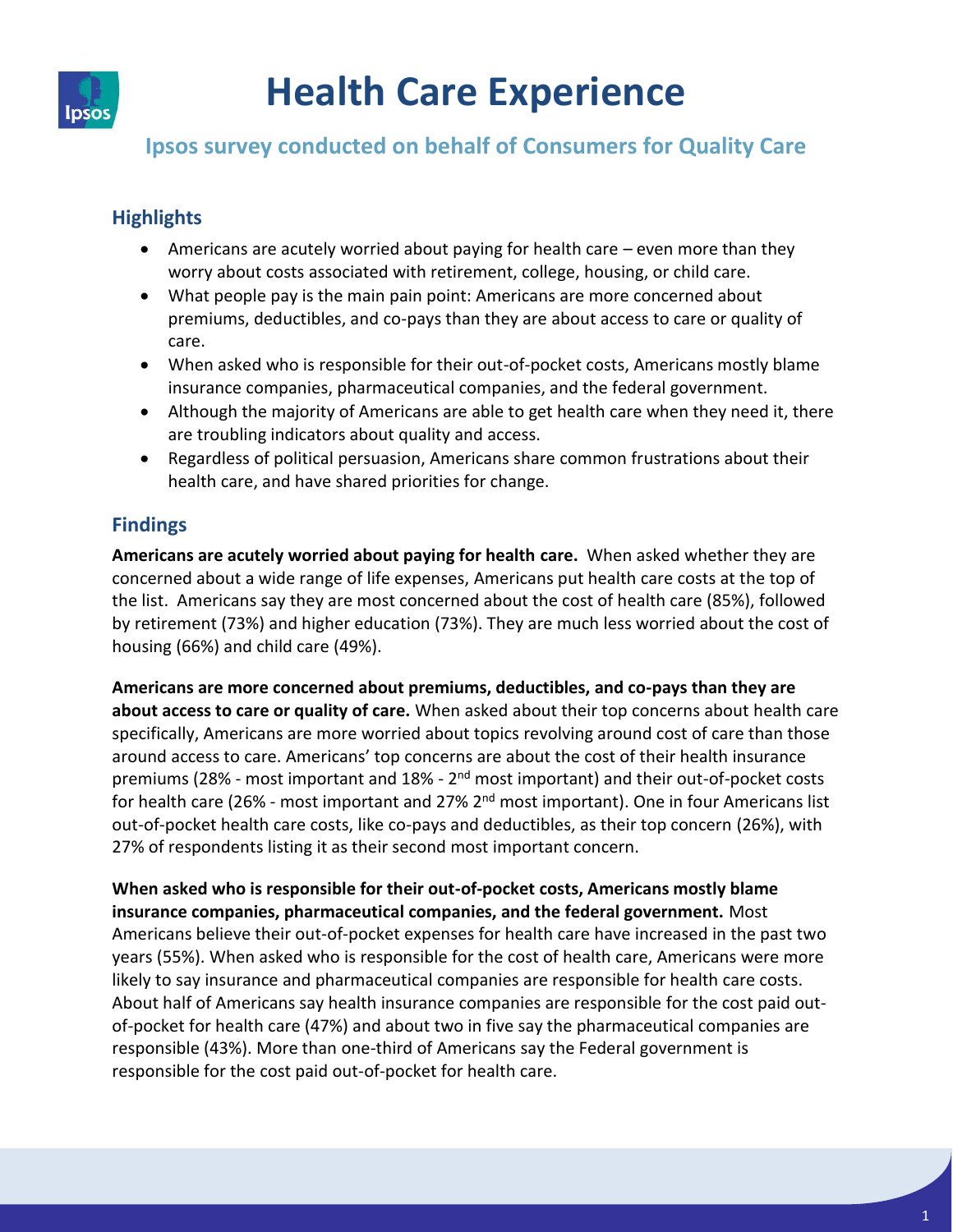**Although the majority of Americans are able to get health care when they need it, there are troubling indicators about quality and access.** While they trust their doctors, Americans are simultaneously concerned that doctors have to factor the quality of their patient's insurance coverage into the treatment options they recommend. The vast majority of Americans trust that their doctor is putting their medical needs above all other considerations (87%), but there is also substantial concern that insurance is affecting care. Specifically, two-thirds of Americans think their doctor factors in their insurance type (64%) when deciding treatments, and 59% say their doctor's treatment options are limited by what their insurance will cover.

African American and Hispanic Americans are statistically significantly more likely than white Americans to say their doctor factors in their insurance type when deciding how to treat them (72% of African American, 75% of Hispanic, and 61% of white) and that the doctor's options are limited by their insurance coverage (65% of African American, 66% of Hispanic, and 57% of white). Americans with Medicaid are most likely to feel their doctor is limited by their insurance (76%); even more than uninsured Americans (68%).

Most Americans say health coverage is not as good today as it used to be. 57% say more health care services were covered by insurance in the past, 56% say more prescription drugs were covered in the past, and 54% say more doctors accepted their insurance in the past.

Overall, Americans struggle more with understanding different aspects of their care and the cost than getting the appointments they need. Two in five Americans say it is very or somewhat difficult to understand their medical bills (38%) or get answers from their insurance company (38%), while only one in ten Americans say that it is difficult to get routine doctor's appointments (14%), get prescription medications (14%), or have access to emergency care (13%).

One in six Americans (17%) report having at least one occurrence within the last two years when they needed health care but were not able to receive it. These Americans are overwhelmingly on Medicaid or uninsured (74%).

**Regardless of political affiliation, Americans share common frustrations about their health care, and have shared priorities for change.** Regardless of political leaning, Americans rate the health care quality in the US similarly. Republicans (49%), Democrats (51%), and Independents (48%) are all equally likely to rate the quality of health care as 'good'. Similarly, all three groups are equally likely to rate the quality of health insurance coverage as 'good' -- Republicans (43%), Democrats (42%), and Independents (40%).

Americans who rate the quality of health care as poor or very poor also say their out-of-pocket expenses are increasing (62%).

Americans with private insurance (59%) are most likely to say that their out-of-pocket health care spending has increased, outweighing uninsured Americans (51%).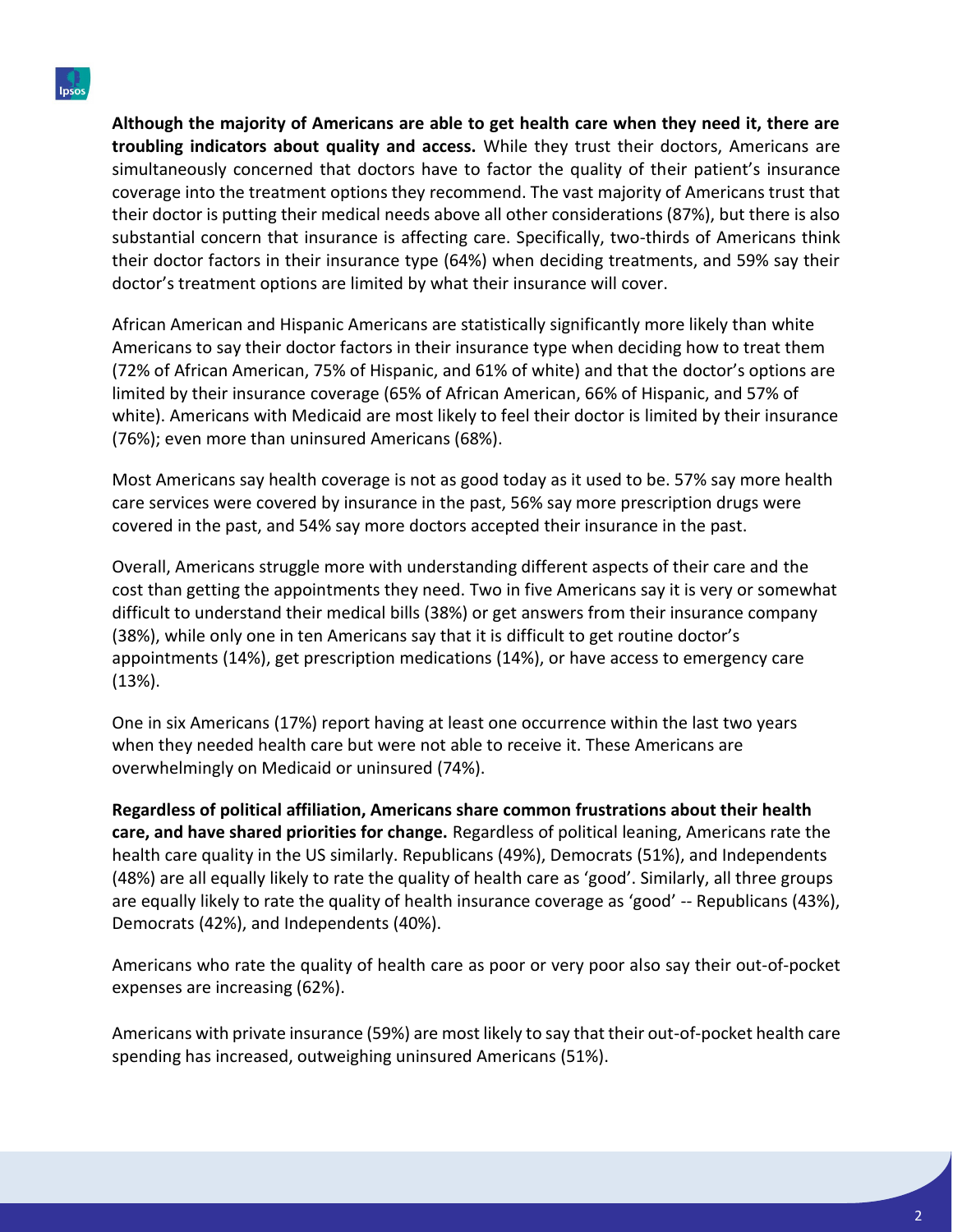Americans are in favor of making changes to improve the health care system (72%). Two-fifths of Americans are in favor of big changes (40%) and one-third support small changes (33%). Regardless of party, Americans are more likely to vote for a candidate who supports disclosure of costs by pharmaceutical companies, hospitals, and health insurers (83%), lowering out-ofpocket expenses for health care (81%) and passing pharmaceutical discounts onto consumers (81%).

The vast majority of Americans (85%) want increased predictability when it comes to their outof-pocket costs for health care. To that end, they want more transparency around the items that have a direct impact on their access and out-of-pocket expenses, like the medicines and doctors covered by insurance (94%), how pharmaceutical companies price prescription drugs (93%), and out-of-pocket costs for hospital visits (92%).

Partisan divisions on health care arise in the context of the Affordable Care Act (ACA). Democrats support improving and funding the ACA (77% compared to 15% of Republicans), while Republicans are more likely to support repealing the ACA (68% compared to 28% of Democrats). Independents are evenly split about the ACA (52% in favor and 48% against).

While there is a clear partisan split on the ACA, Americans are not as widely divided over a single-payer health care system. Fifty-nine percent of Democrats would vote for a candidate who supports single-payer, as would 44% of Republicans and 53% of Independents.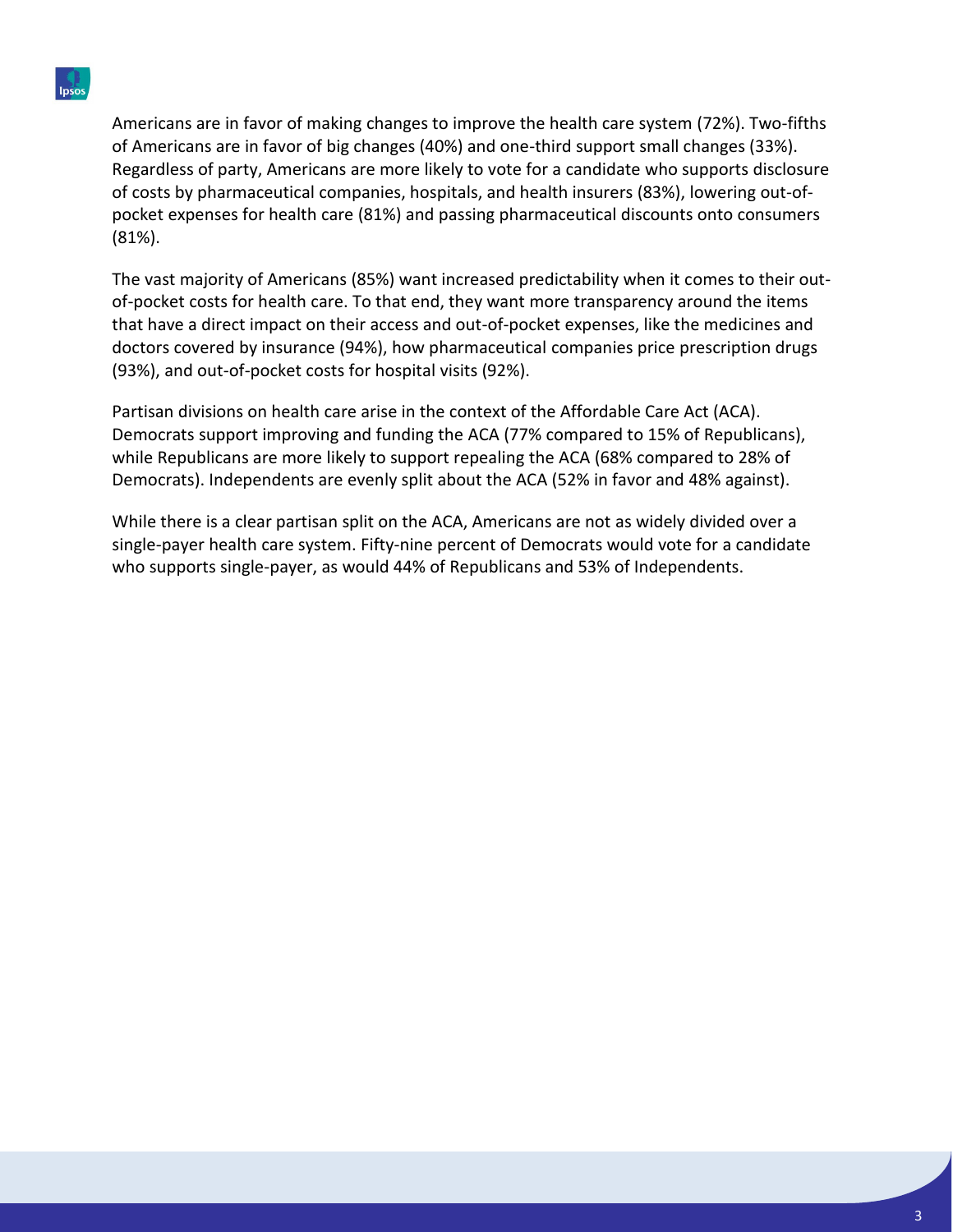#### **About the Study**

*These are findings from an Ipsos survey conducted March 13-25, 2018 on behalf of Consumers for Quality Care. For the survey, a sample of 1,700 adults age 18+ from the continental U.S., Alaska and Hawaii was interviewed via phone in English.* 

*The sample for this study was developed through random digital dialing. Ipsos uses fixed sample targets, unique to each study, in drawing sample. After a sample has been obtained from the Ipsos panel, Ipsos calibrates respondent characteristics to be representative of the U.S. Population using standard procedures such as raking-ratio adjustments. The source of these population targets is U.S. Census 2013 American Community Survey data. The sample drawn for this study reflects fixed sample targets on demographics. Post-hoc weights were made to the population characteristics on gender, age, race/ethnicity, region, and education.* 

*All sample surveys and polls may be subject to other sources of error, including, but not limited to coverage error and measurement error. Where figures do not sum to 100, this is due to the effects of rounding. The precision of Ipsos phone polls is measured using a credibility interval. In this case, the poll has a credibility interval of plus or minus 2.7 percentage points for all respondents. Ipsos calculates a design effect (DEFF) for each study based on the variation of the weights, following the formula of Kish (1965). This study had a credibility interval adjusted for design effect of the following (n=1,700, DEFF=1.5, adjusted Confidence Interval=2.7).* 

**For more information on this news release, please contact:**

Jennifer Berg Senior Account Manager, U.S. Ipsos Public Affairs +1 312 526-4224 [jennifer.berg@ipso.com](mailto:jennifer.berg@ipso.com)